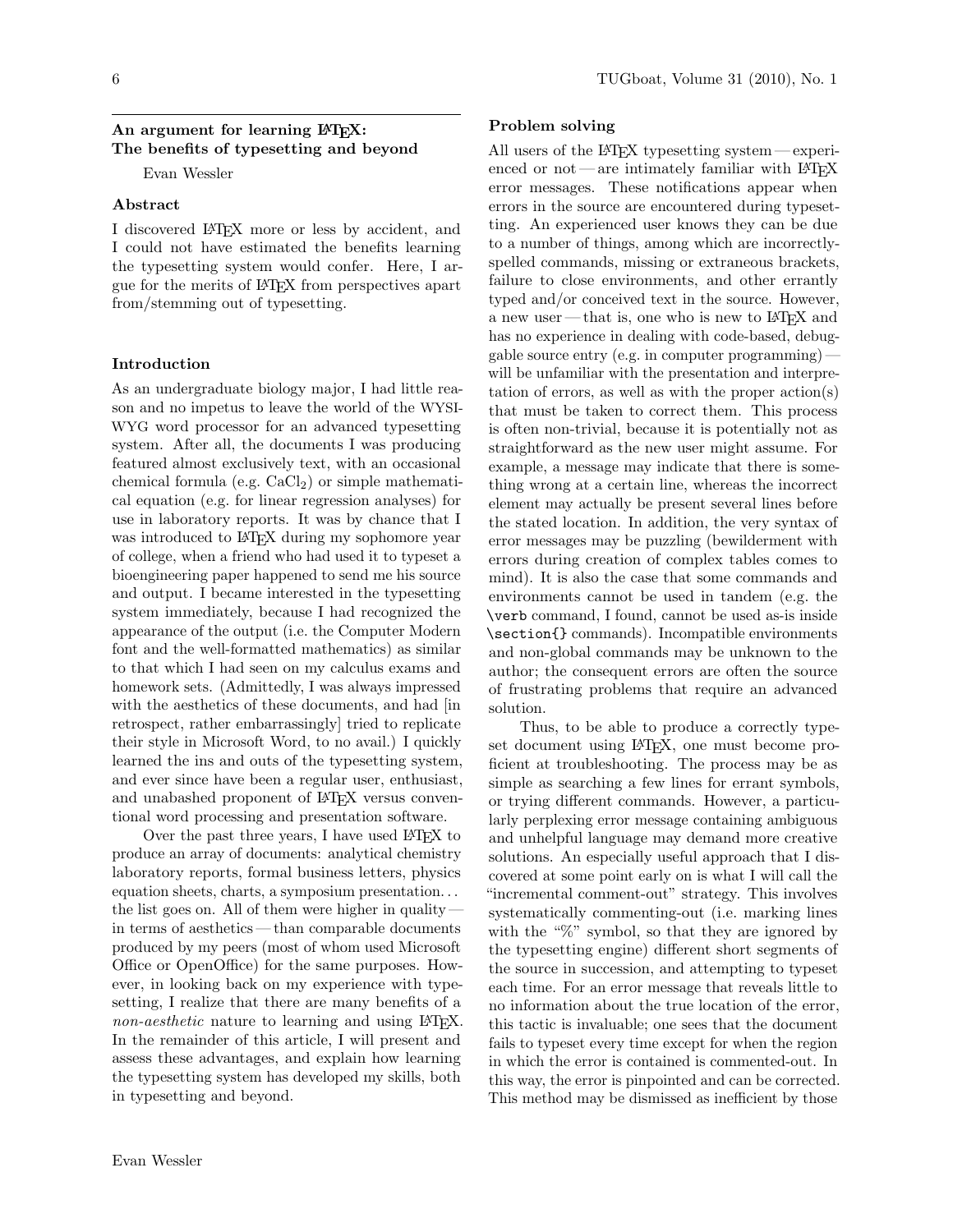users who produce very large documents (intermittent typesetting is always advisable) and those who are more experienced and highly-versed in the nuances of LATFX warnings; however, to the novice, this is a good way to learn about error syntax, typical problems encountered, and the methods behind locating and fixing mistakes. Of course, once an error is found, solving the problem is usually a matter of referencing any decent IATFX manual; but in order to get to this point, the significant work of finding and understanding the error must be performed by the user. Any exercise of this nature is bound to increase one's capacity and ability to problem solve.

### Taking command of the command line

Before I started using IATEX, the command-line interface was largely unknown to me; its seemingly obscure commands and cold, intimidating appearance (its operations, after all, are executed using just text, which was difficult for someone like myselfwho started using computers when graphical user interfaces had already become the norm $-$ to accept) made it esoteric at best. I had previously dabbled in the Windows "Command Prompt" program, but had no real idea of what I was doing. (Fortunately, this did not lead to any catastrophes.) Upon my first introduction to LAT<sub>F</sub>X, I edited and typeset my documents in the way that most new users probably do; I wrote the source in a user-friendly GUI front-end program (in my case, Richard Koch's "TeXShop") and hit the "Typeset" button. It was only when I started reading up on LAT<sub>F</sub>X that I discovered that editing, typesetting, previewing and printing could be accomplished within a terminal (via the use of editors such as Emacs and Vim, and by issuing commands such as latex and xdvi). This discovery led me to utilize the terminal more often, and in turn to start experimenting with its other uses.

Since then, I have become fairly proficient at the command line. But this is not just for the sake of using it as a neat or exhibitionist alternative to the GUI (I have become convinced that anyone unfamiliar with the terminal who sees me using it thinks I am either up to no good, or that I am performing operations too sophisticated to be relevant to the "normal" computer user); I regularly use it to perform necessary functions (e.g. secure shell, efficient exploration, creation, copying and moving of directories and their contents, elementary programming, etc.). In this way, LATEX served as a sort of "gateway" into learning to use my computer to its maximum potential. I would argue that this kind of exploration would serve as a similar boon to other users, and that it is always positive when one learns more about

the workings of the technology he/she depends on and uses frequently.

### An appreciation for formatting

As a student of science, I have read countless papers and borne witness to a host of presentations that suffered from a major deficit: lack of logical formatting. It has become evident to me that this often has a significant, negative impact on the content of a scientific message. Blatantly incorrectly constructed outlines, disordered talking points, and poorly formatted section labels often turn what would be great papers and presentations into travesties of communication. Anyone who has tried to understand science knows that if ideas and data are not presented in an organized, logical fashion, they can be lost in a swirl of seemingly incomprehensible babble. The same can be said for material in other fields; it is a universal fact that ignoring logical structure can be disastrous.

That said, it is quite obvious that formatting is given little credence by most people who produce documents and give presentations. Much of the  $problem$ —as cited in so many pro- $\angle$ ATFX pieces of literature—is that authors often make bad choices when detailing the aesthetic layout of their media. The consensus solution is to remove this task from the author's responsibility; this is successfully achieved by L<sup>AT</sup>FX.

Of course, an inanimate typesetting system cannot absolve one from focusing on *how* to organize content. But at least for me, something interesting happened upon learning LAT<sub>F</sub>X and using it for a period of time: I began not only to realize the cruciality of logical formatting, but also to *think carefully* about it. In other words, when I use IATFX, I know I don't have to worry about the boldness or the size of my section headers; in turn, I am empowered to dedicate more of my focus toward what I want to say, and where I want to say it. The side effects of this have transcended my use of the typesetting system. For example, when I take notes in my laboratory notebook, I notice a greater attention toward organized and systematized record-keeping; when I create a presentation, I find myself conscious of my outline, how each slide fits into it, and the efficiency with which I move between points. Thus, LATFX has helped me gain an appreciation for logical formatting that has extended into activities which are essential for the dissemination of information.

### **Synthesis**

The widespread use of IATFX has obvious explicit utilitarian impact; it has made possible the creation of